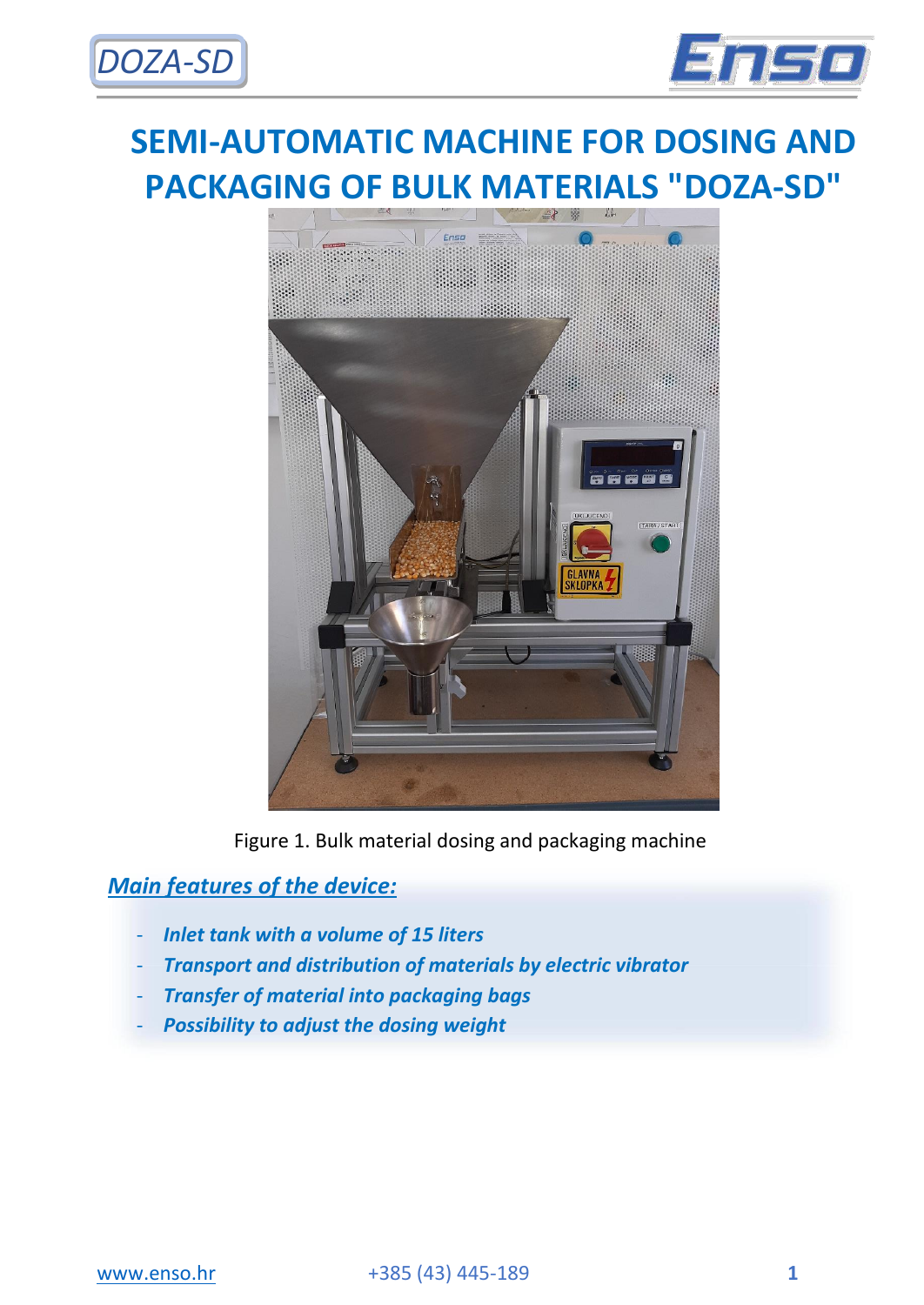



# *Device components and their application:*



Figure 2. Display of device components

- 1. Control part
- 2. Entrance part
- 3. Material transport and distribution system
- 4. Dosing system
- 5. Packaging filling system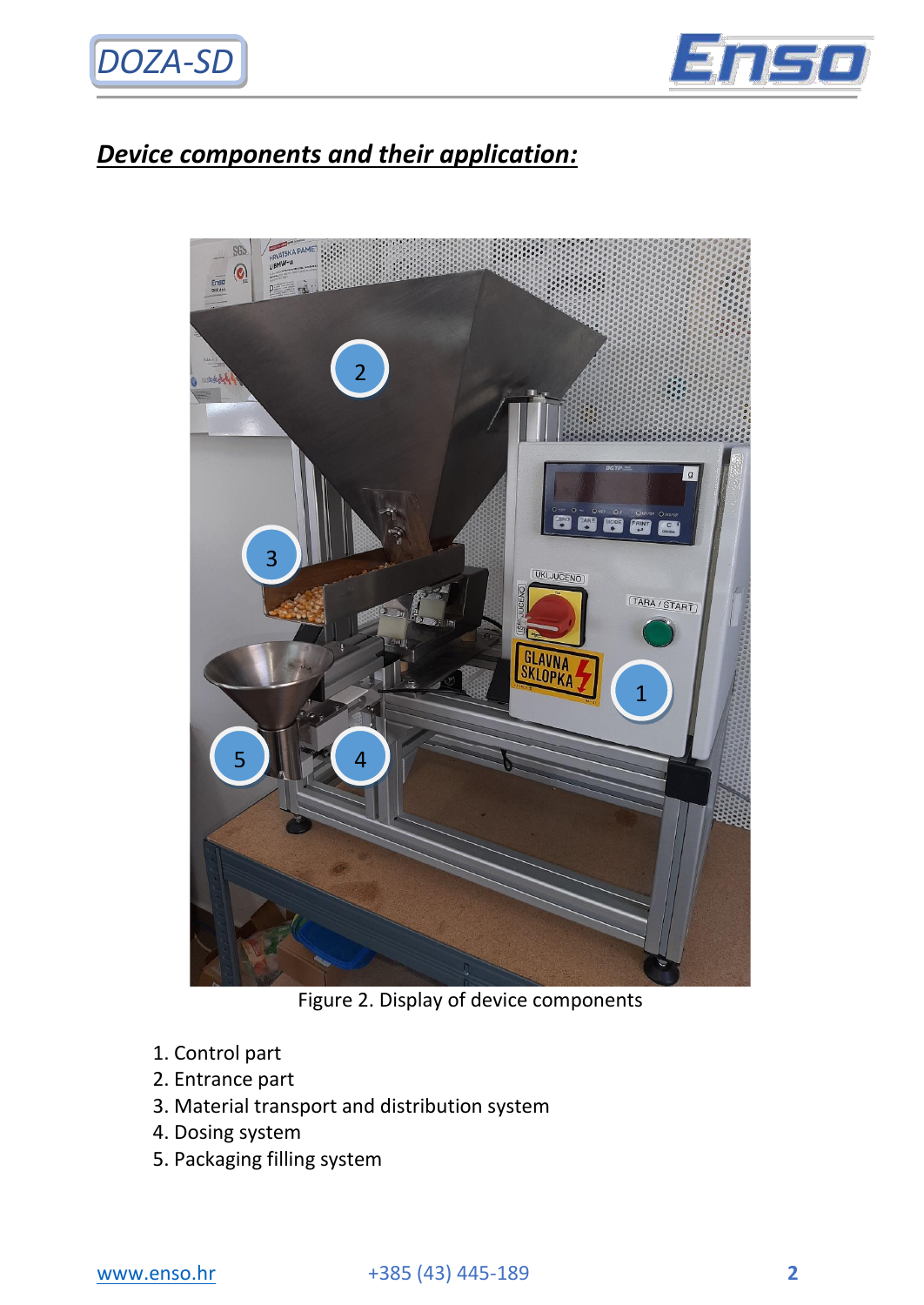



## *1. Control part*

### *Components:*

- System power
- User panel
- Contactors and relays
- Protective elements
- Handle for moving the bag holder
- Tare / start dosing button

#### *Description:*

-The operator defines the dosing mass via the panel

-Dosage to set weight

-The operator inserts and removes the bag by turning the handle to move the holder

-Dosing is started by pressing the "Tara / Start" button on the control cabinet





Figure 4. Handle for holding / releasing<br>
Figure 3. Control cabinet the bag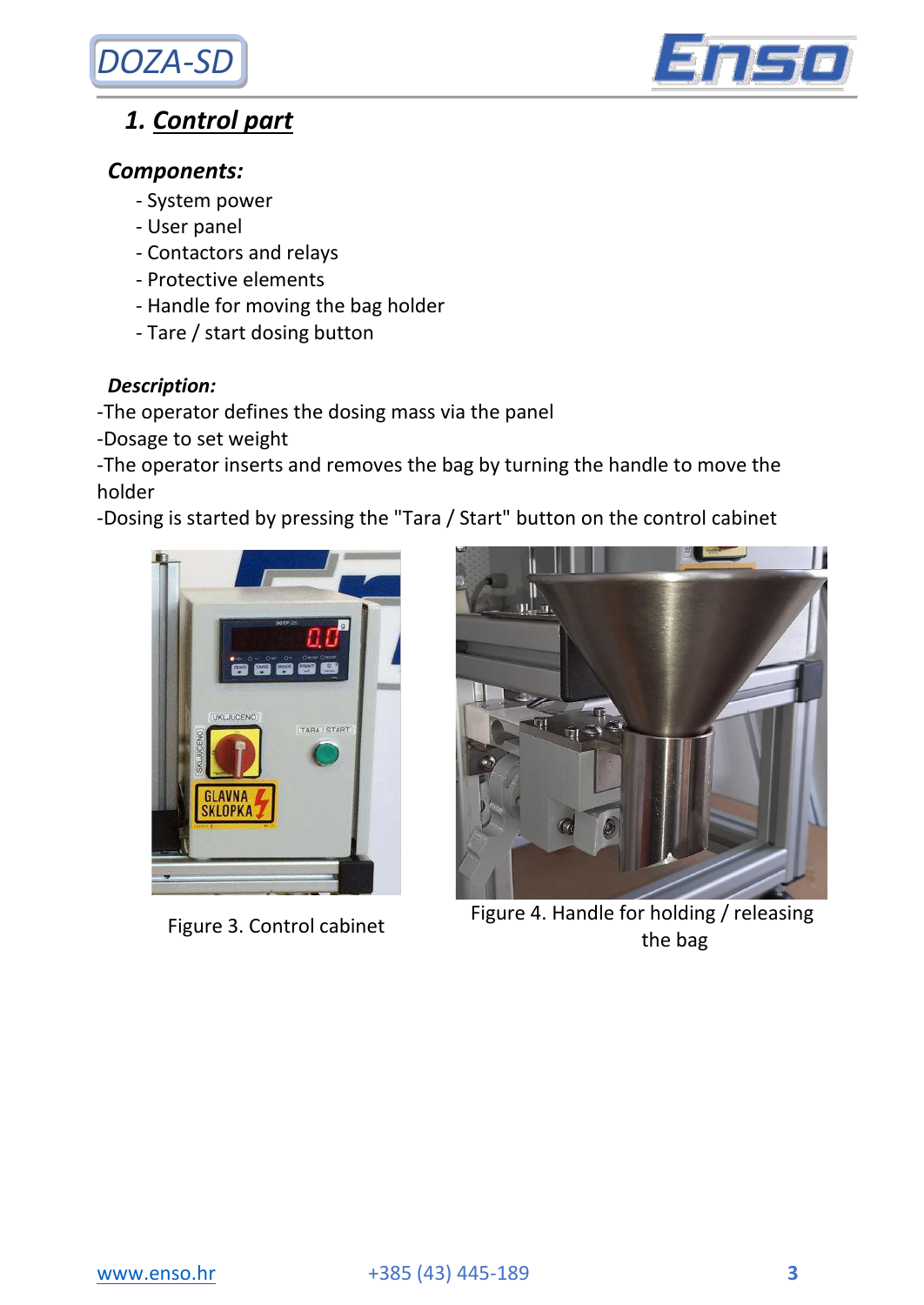



# *2. Entrance part*

### *Components:*

- -Funnel for receiving material
- -Adjustable material outlet height extension

## *Description:*

-The operator pours the material into the hopper -The material enters the transport and distribution system by free fall

-The height of the material at the outlet of the hopper is adjusted via the adjustable extension



Figure 5. Inlet funnel

# *3. Material transport and distribution system*

### *Components:*

- Dosing channel for material transfer and distribution

- Electric vibrator with control

## *Description:*

- The material moves along the transport channel with vibrations towards the dosing system - In this phase, the material is evenly distributed along the dosing channel - Transport takes place at two different speeds:

1. Faster - to achieve cycle speed

2. Slower - to achieve dosing accuracy



Figure 6. Material transport and distribution system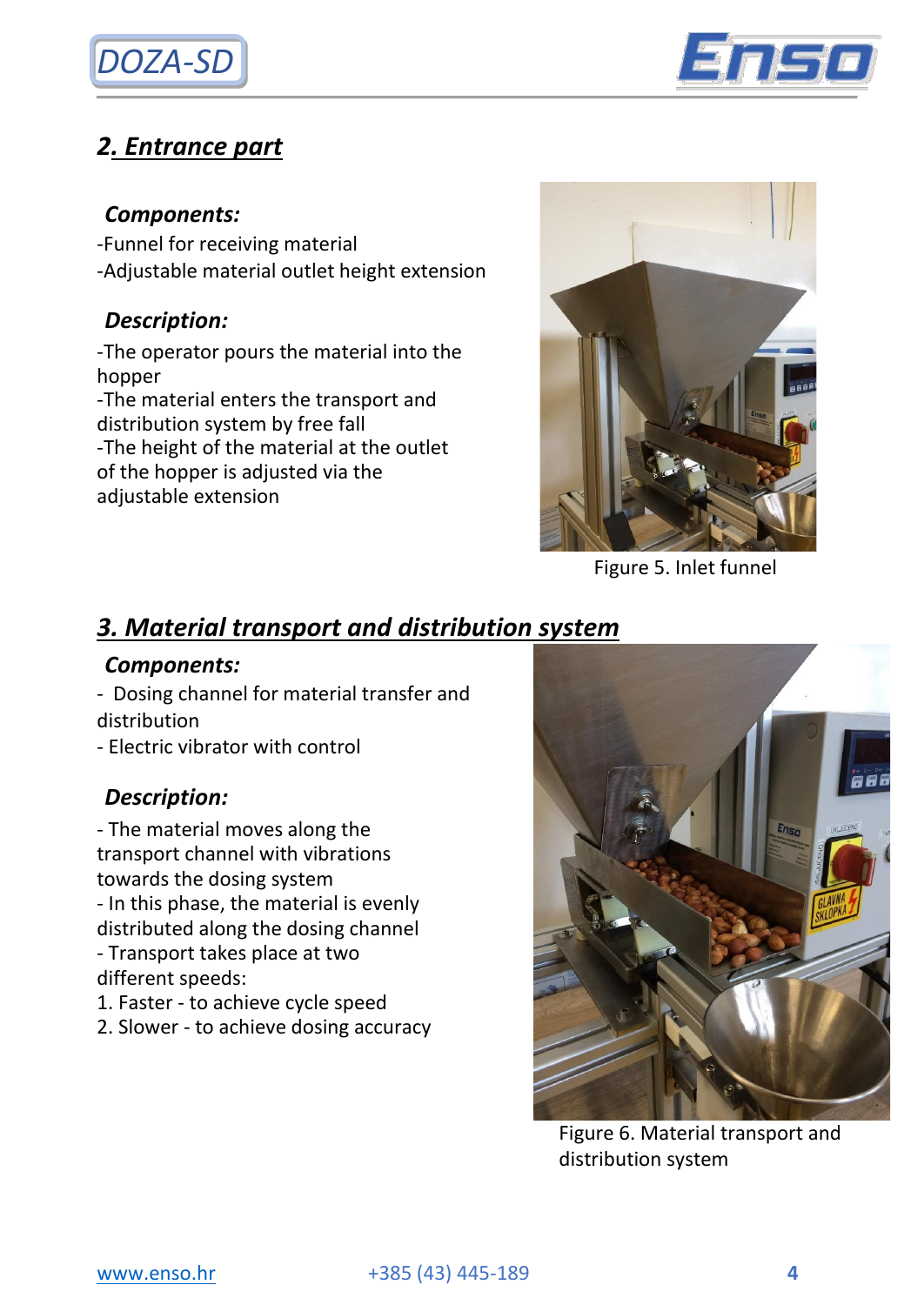# *DOZA-SD*

## *4. Dosing system*



### *Components:*

- Funnel for directing packaging and dosing materials

- The scale sensor is located on the tube holding the bag

### *Description:*

- The material is poured from the transport and distribution system into the directing funnel and the material enters the packaging bag through the tube - The balance detects the weight in the bag and the dosing stops at the set weight



### *Components:*

- Bag holding system

### *Description:*

- The bag is placed manually by first turning the bag holder to move the bag holder and placing the bag on the tube. The bag is removed in the same way after stopping dosing - Repeating dosing is done by pressing the "start / tare" button



Figure 7. Funnel for routing

Figure 8. System for holding the bag and filling the packaging